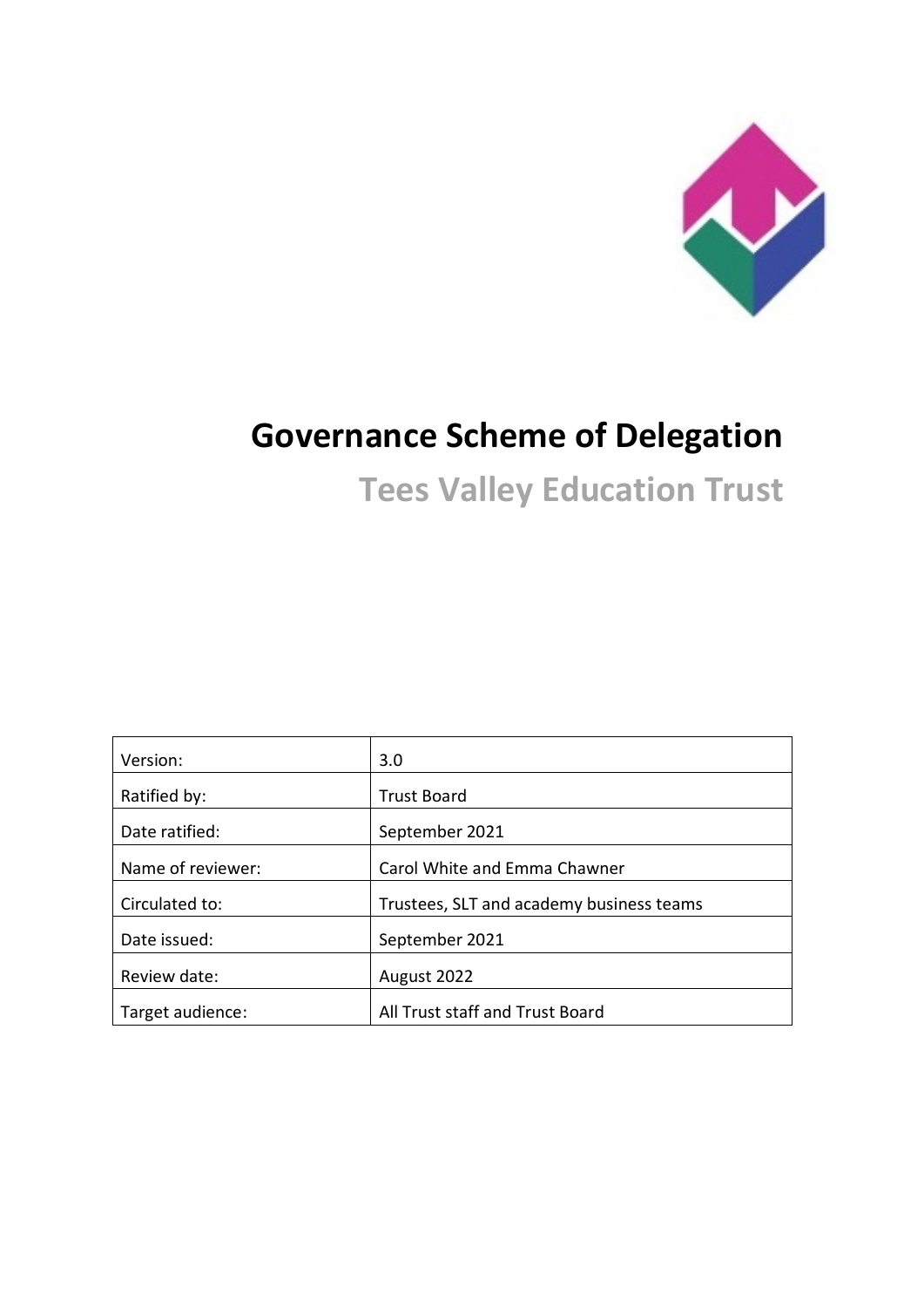#### **EFQM Model**



©EFQM 2012

Learning, Creativity and Innovation

## [Excellence](https://en.wikipedia.org/wiki/Excellence) [Framework](https://en.wikipedia.org/wiki/Conceptual_framework) for [Organisational](https://en.wikipedia.org/wiki/Organizational_theory) [Management,](https://en.wikipedia.org/wiki/Management) promoted by [European Foundation for Quality](https://en.wikipedia.org/wiki/European_Foundation_for_Quality_Management)  [Management](https://en.wikipedia.org/wiki/European_Foundation_for_Quality_Management) (EFQM).

Excellent organisations achieve and sustain outstanding levels of performance. The EFQM Excellence Model allows people to understand the cause and effect relationships between what their organisation does and the results it achieves. TVED can use it to determine their current "level of excellence" and where they choose to improve their efforts for maximum impact on children's outcomes and life chances. The model also helps to ensure that business decisions incorporate the needs of the children and stakeholders that are ultimately aligned with the objective already mentioned.

#### Tees Valley Education's scheme of delegation is designed to:

- **Ensure the executive leadership is clear about which decisions the Trust Board remain** responsible for
- **Ensure that the role of the executive leadership is fully understood throughout the MAT**
- **Promote a culture of honesty, transparency and accountability**
- Identify responsibility for key strategic appointments and performance management (eg CEO, Directors, Head Teachers and Deputy Head Teachers, Heads and Deputy Heads of Academy)
- **IDENTIFY Identify responsibility for policy and practice (Trust/academy)**
- I Identify responsibility for setting and management of each academy's budget
- I Identify responsibility for assessing, managing and pre-empting risk in each academy and across the Trust
- **IDENTIFY IDENTIFY** responsibility for children's outcomes and educational entitlement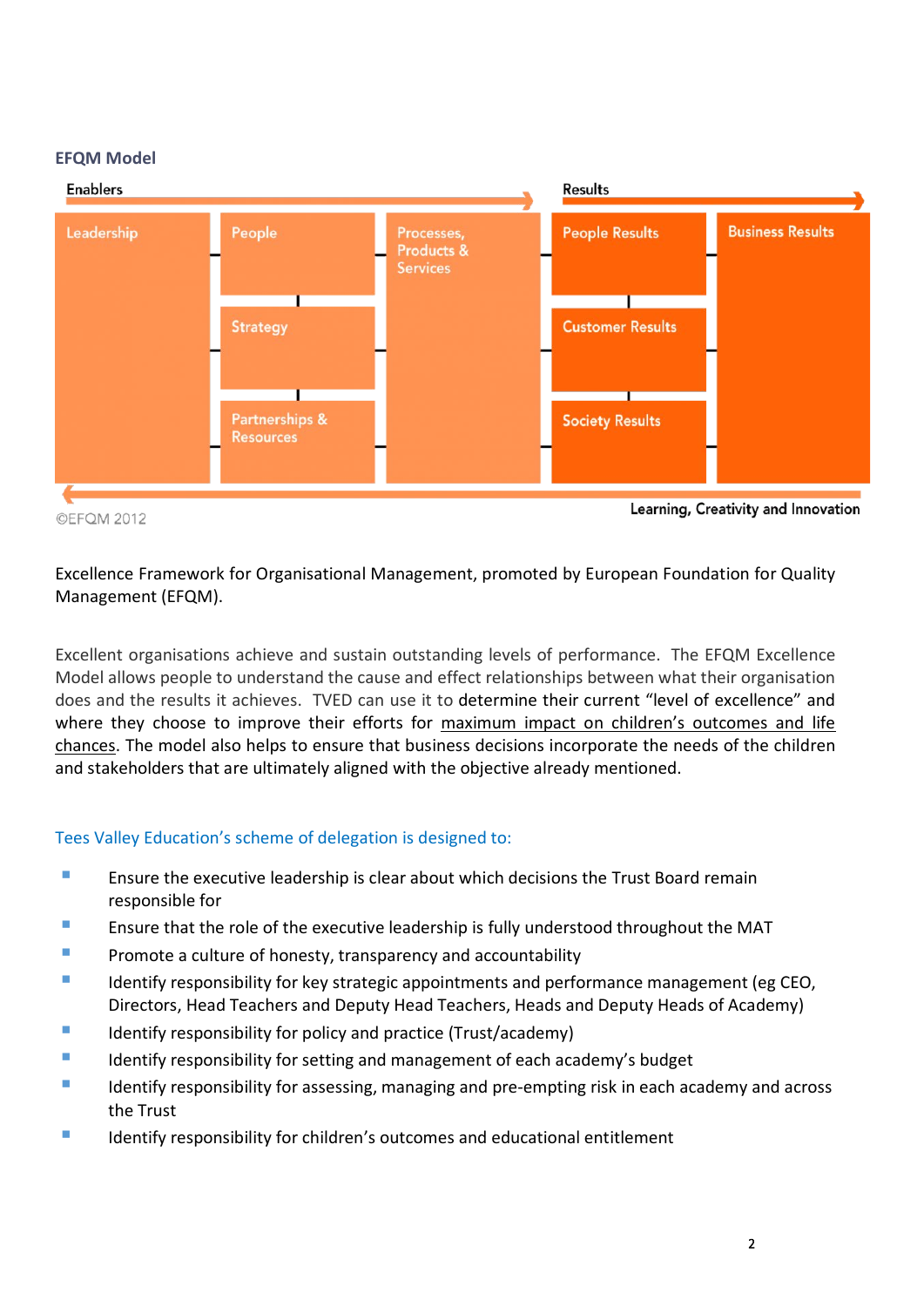The Scheme of Delegation will assist leaders at all levels to fulfil their roles throughout the Trust. This will in turn help the Trust to enable all of our pupils to be the very best learners, citizens and community advocates they can be and ensure they can play a fulfilling and productive role in the future economy.

## Our Governance Structure and lines of accountability

#### Trust Governance Structure

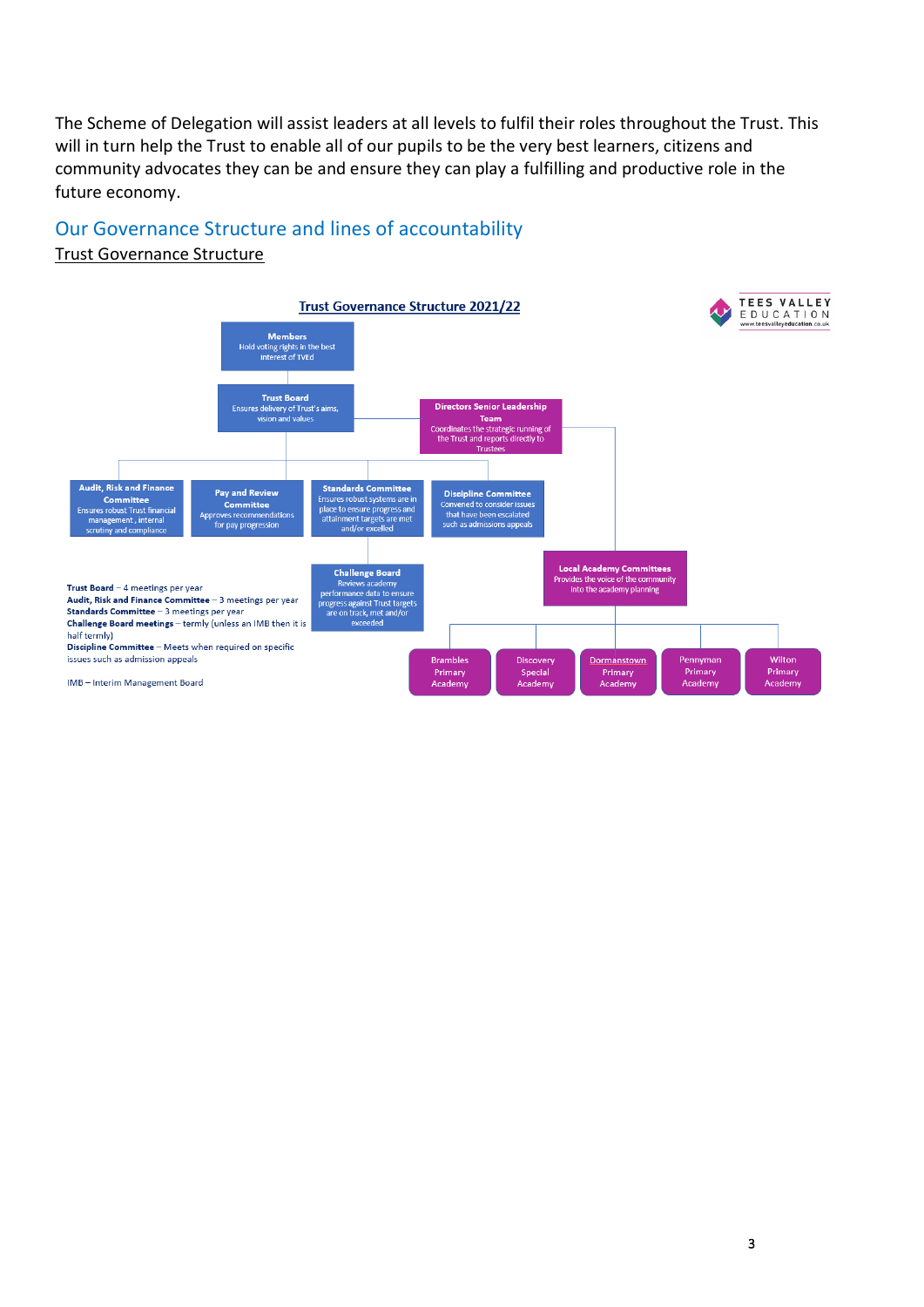#### Trust Organisational Structure

![](_page_3_Figure_1.jpeg)

### The role of the members

The members of the Trust have a different status to trustees. They are the signatories to the memorandum of association and agree the Trust's articles of association (a document which outlines the governance structure and how the trust will operate). The articles of association describes how members are recruited and replaced. The members appoint trustees to ensure that the trust's charitable object is carried out and so must be able to remove trustees if they fail to fulfil this responsibility. Accordingly, the trust board submits an annual report on the performance of the trust to the members. Members are also responsible for approving any amendments made to the trust's articles of association.

## The role of the trustees

The trustees are the charity trustees (within the terms of section 177(1) of the Charities Act 2011) and are responsible for the general control and management of the administration of the trust in accordance with the provisions set out in the memorandum and articles of association. The board of trustees is the accountable body for the performance of all schools within the trust and as such must:

- 1. Ensure clarity of vision, ethos and strategic direction
- 2. Hold the executive to account for the educational performance of the schools and their pupils, and the performance management of staff
- 3. Oversee the financial performance of the trust and make sure its money is well spent to provide the best outcomes for the children

As trustees are bound by both charity and company law, the terms 'trustees' and 'directors' are often used interchangeably. We use the term trustee as it avoids the possible confusion caused when executive leaders are called directors but are not company directors and trustees.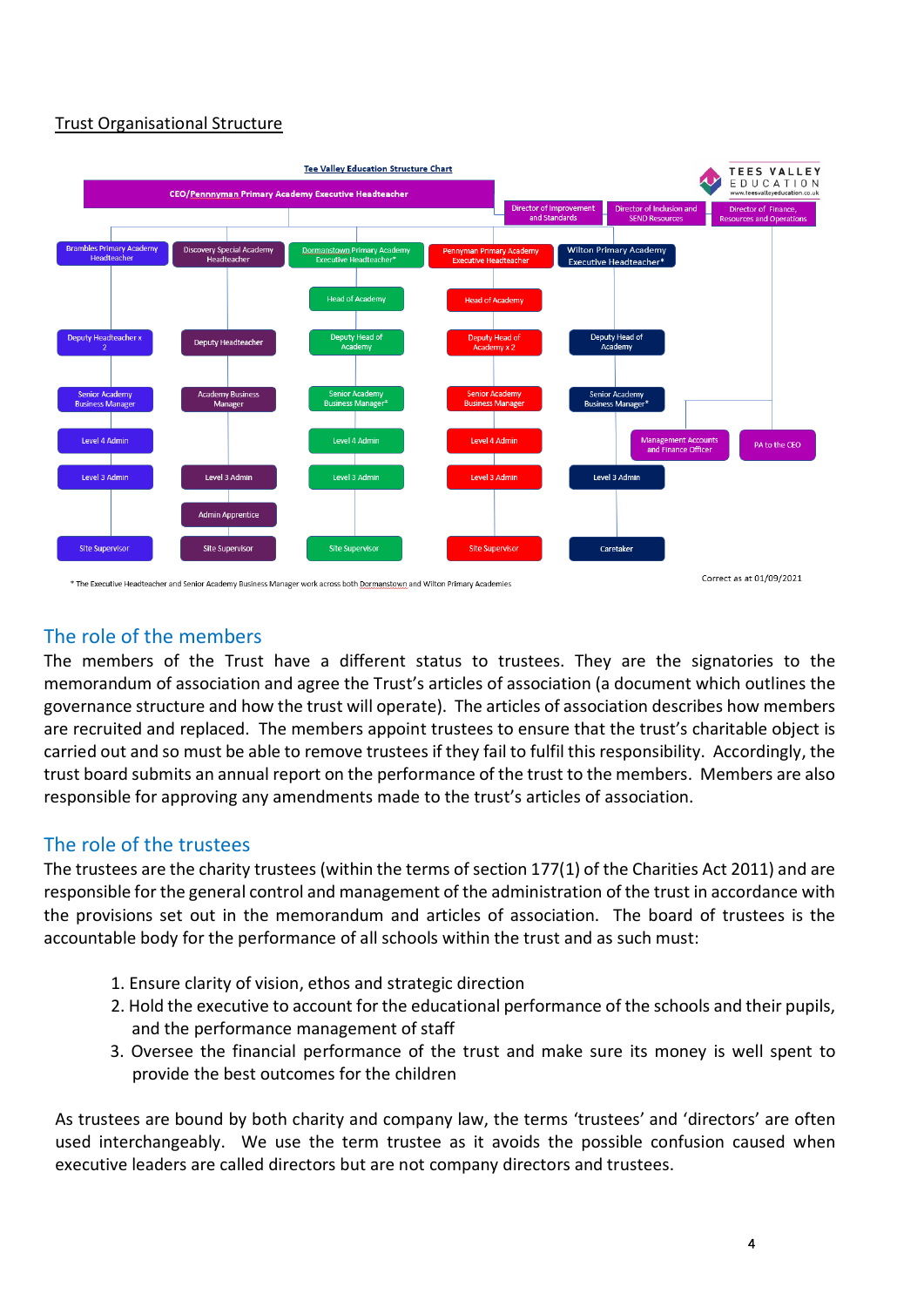The trust board is permitted to exercise all the powers of the academy trust. The trust board delegates to the Chief executive responsibility for the day to day operations of the trust. The 'Scheme of Delegation' delegates any other governance functions.

The trust has the right to review and adapt its governance structure at any time which includes removing delegations. However there is an acknowledgement that some decisions can only be made by Trust Board e.g. signing off the annual accounts, appoint a named individual as its accounting officer, and constitution of the board of trustees.

## The role of committees

The trustees have established committees either with delegated authority to make decisions or for the purpose of providing advice and support, informing the overall work of the trust board. However these committees are not legally responsible or accountable for statutory functions – the trust board retains overall accountability and responsibility.

The responsibilities of board committees are set out in their terms of reference (see links to web site).

- [Trust Board](https://www.teesvalleyeducation.co.uk/governance/board-delegation/)
- [Audit, Risk and Finance Committee](https://www.teesvalleyeducation.co.uk/governance/board-delegation/)
- [Standards Committee](https://www.teesvalleyeducation.co.uk/governance/board-delegation/)
- [Challenge Board](https://www.teesvalleyeducation.co.uk/governance/board-delegation/)
- [Local Academy Committee](https://www.teesvalleyeducation.co.uk/governance/board-delegation/)

The trust board appoints committee members and committee chairs.

## The role of the Chief Executive Officer (CEO)

The CEO has the delegated responsibility for the operation of the trust including the performance of the trust's academies and so the CEO performance manages the academy Head Teachers. This is done in partnership with a Trustee.

The CEO is the accounting officer so has overall responsibility for the operation of the academy trust's financial responsibilities and must ensure that with the Director of Finance, Resources and Operations the organisation is run with financial effectiveness and stability; avoiding waste and securing value for money.

From September 2021, the trust's senior leadership team (SLT) comprises the CEO working with three directors:

- Director of Trust Improvement and Standards;
- Director of Inclusion and SEND Resources; and
- Director of Finance, Resources and Operations

The CEO delegates executive management functions both collectively to the SLT and to individual directors. The CEO manages the directors and is accountable to the trust board for their performance.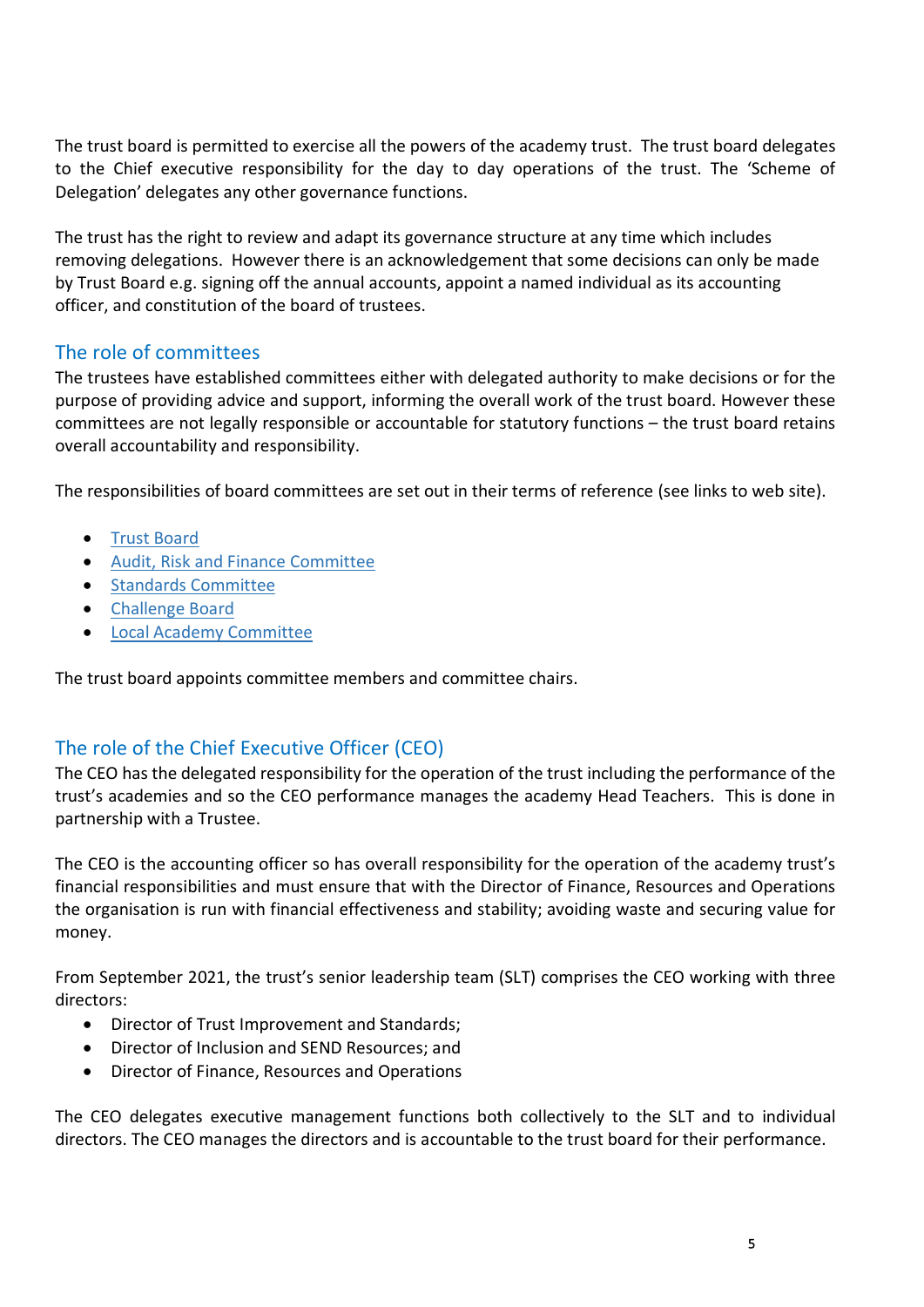| Key                                                                      |  |  |  |  |  |  |
|--------------------------------------------------------------------------|--|--|--|--|--|--|
| Level 1: Members                                                         |  |  |  |  |  |  |
| Level 2: Board of trustees of the multi academy trust                    |  |  |  |  |  |  |
| Level 3: Chief Executive Officer                                         |  |  |  |  |  |  |
| Level 4: Challenge Board, IMB and Local Academy Committee (LAC)          |  |  |  |  |  |  |
| Level 5: Academy Head Teacher                                            |  |  |  |  |  |  |
| Function cannot be legally carried out at this level.<br>Blue box        |  |  |  |  |  |  |
| Action to be undertaken at this level                                    |  |  |  |  |  |  |
| Provide advice and support to those accountable for decision making<br>A |  |  |  |  |  |  |

Notes:

1. Executive HT – Where there is an Executive Head Teacher in post decisions are taken jointly with the Head of Academy with clear lines of accountability set.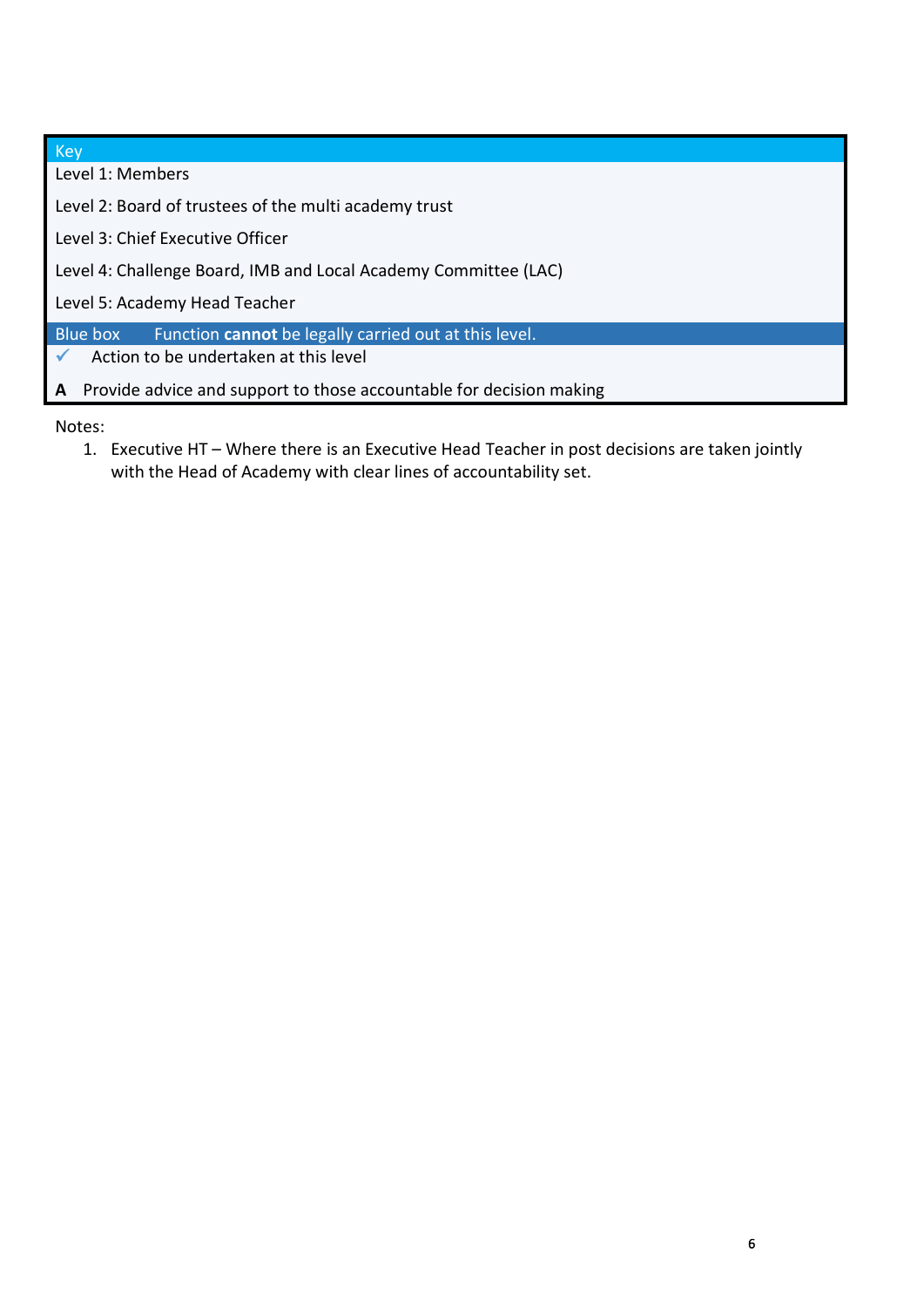|                    | <b>Decision</b>                                                                                                               |                             | <b>Delegation</b>  |            |                  |            |                          |  |  |  |
|--------------------|-------------------------------------------------------------------------------------------------------------------------------|-----------------------------|--------------------|------------|------------------|------------|--------------------------|--|--|--|
| <b>Area</b>        |                                                                                                                               | <b>Members</b>              | <b>Trust Board</b> | Committees | <b>CEO</b>       | <b>LAC</b> | Academy<br>HT/Exec<br>HT |  |  |  |
|                    |                                                                                                                               | <b>Governance framework</b> |                    |            |                  |            |                          |  |  |  |
|                    | Members: Appoint/Remove                                                                                                       | $\checkmark$                |                    |            |                  |            |                          |  |  |  |
|                    | Trustees: Remove                                                                                                              | $\checkmark$                | $\checkmark$       |            |                  |            |                          |  |  |  |
|                    | Role descriptions for members                                                                                                 | $\checkmark$                |                    |            |                  |            |                          |  |  |  |
| <b>People</b>      | <b>Trustees: Appoint</b>                                                                                                      | $\checkmark$                |                    |            | A                |            |                          |  |  |  |
|                    | Role descriptions for trustees/chair/<br>specific roles/committee members: agree                                              |                             | $\checkmark$       |            | A                |            |                          |  |  |  |
|                    | Chair: Appoint and Remove                                                                                                     |                             | ✓                  |            |                  |            |                          |  |  |  |
|                    | Parent trustee/committee member:<br>elected                                                                                   |                             |                    |            | A                |            |                          |  |  |  |
|                    | Committee chairs: appoint and remove                                                                                          |                             | $\checkmark$       |            | A                |            |                          |  |  |  |
|                    | LAC chairs: appoint and remove                                                                                                |                             | $\checkmark$       |            | $\boldsymbol{A}$ |            |                          |  |  |  |
|                    | Clerk to board: appoint and remove                                                                                            |                             | $\checkmark$       |            | $\boldsymbol{A}$ |            |                          |  |  |  |
|                    | Clerk to LAC: appoint and remove                                                                                              |                             |                    |            | $\checkmark$     |            |                          |  |  |  |
| <b>Systems and</b> | Articles of association: agree and<br>review/amend                                                                            | ✔                           | A                  |            | A                |            |                          |  |  |  |
| <b>structures</b>  | Governance structure (committees) for<br>the trust: establish and review annually                                             |                             | $\checkmark$       |            | A                |            |                          |  |  |  |
|                    | Terms of reference for trust committees<br>(including audit if required, and scheme<br>for school committees): agree annually |                             |                    |            | A                |            |                          |  |  |  |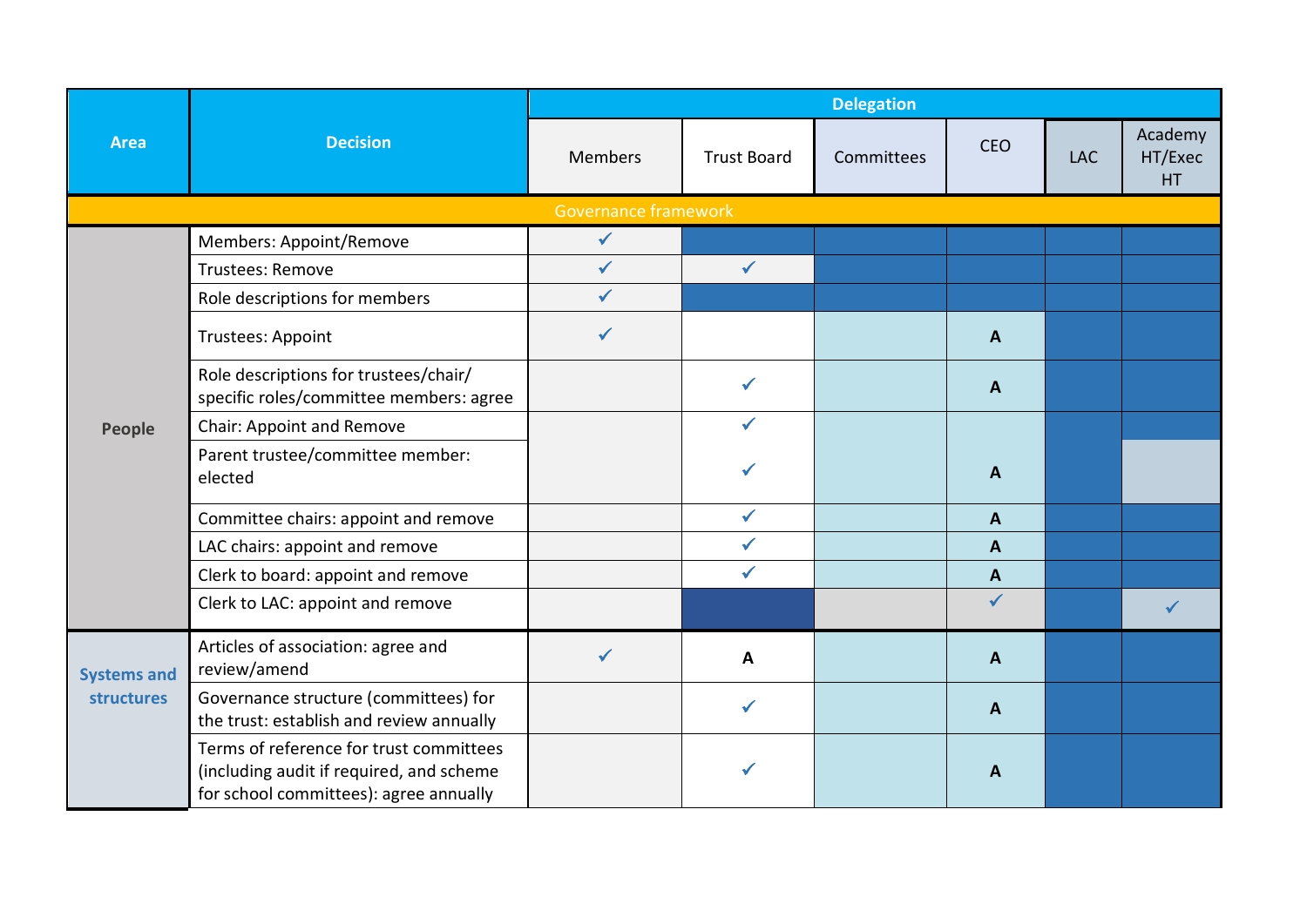|                    |                                                                                                                                | <b>Delegation</b> |                    |            |              |            |                           |  |
|--------------------|--------------------------------------------------------------------------------------------------------------------------------|-------------------|--------------------|------------|--------------|------------|---------------------------|--|
| <b>Area</b>        | <b>Decision</b>                                                                                                                | <b>Members</b>    | <b>Trust Board</b> | Committees | <b>CEO</b>   | <b>LAC</b> | Academy<br>HT/Exec<br>HT. |  |
|                    | Terms of reference for LAC/local<br>committees: agree and review annually                                                      |                   | ✓                  |            | A            |            |                           |  |
| <b>Systems and</b> | Recruit to fill gaps Trust wide                                                                                                |                   | $\checkmark$       |            | $\checkmark$ |            | A                         |  |
| <b>structures</b>  | Annual self-review of trust board and<br>committee performance: complete<br>annually                                           |                   |                    |            |              |            |                           |  |
|                    | Trustee / committee member<br>contribution: review attendance annually                                                         |                   |                    |            |              |            |                           |  |
|                    | Sustainability: planning                                                                                                       |                   | $\checkmark$       |            | $\mathbf{A}$ |            |                           |  |
|                    | Annual schedule of business for trust<br>board meetings and LAC expectations:<br>agree                                         |                   |                    |            | A            |            |                           |  |
|                    |                                                                                                                                | Reporting         |                    |            |              |            |                           |  |
|                    | Trust governance details on trust and<br>academies' websites: ensure                                                           |                   | ✓                  |            | $\mathbf{A}$ |            | A                         |  |
|                    | Academy governance details on academy<br>website: ensure                                                                       |                   | $\checkmark$       |            | A            |            | A                         |  |
| <b>Reporting</b>   | Register of all interests, business,<br>pecuniary, loyalty for<br>members/trustees/committee members:<br>establish and publish |                   |                    |            | A            |            |                           |  |
|                    | Annual report on performance of the<br>trust: submit to members and publish                                                    |                   | ✔                  |            | A            |            |                           |  |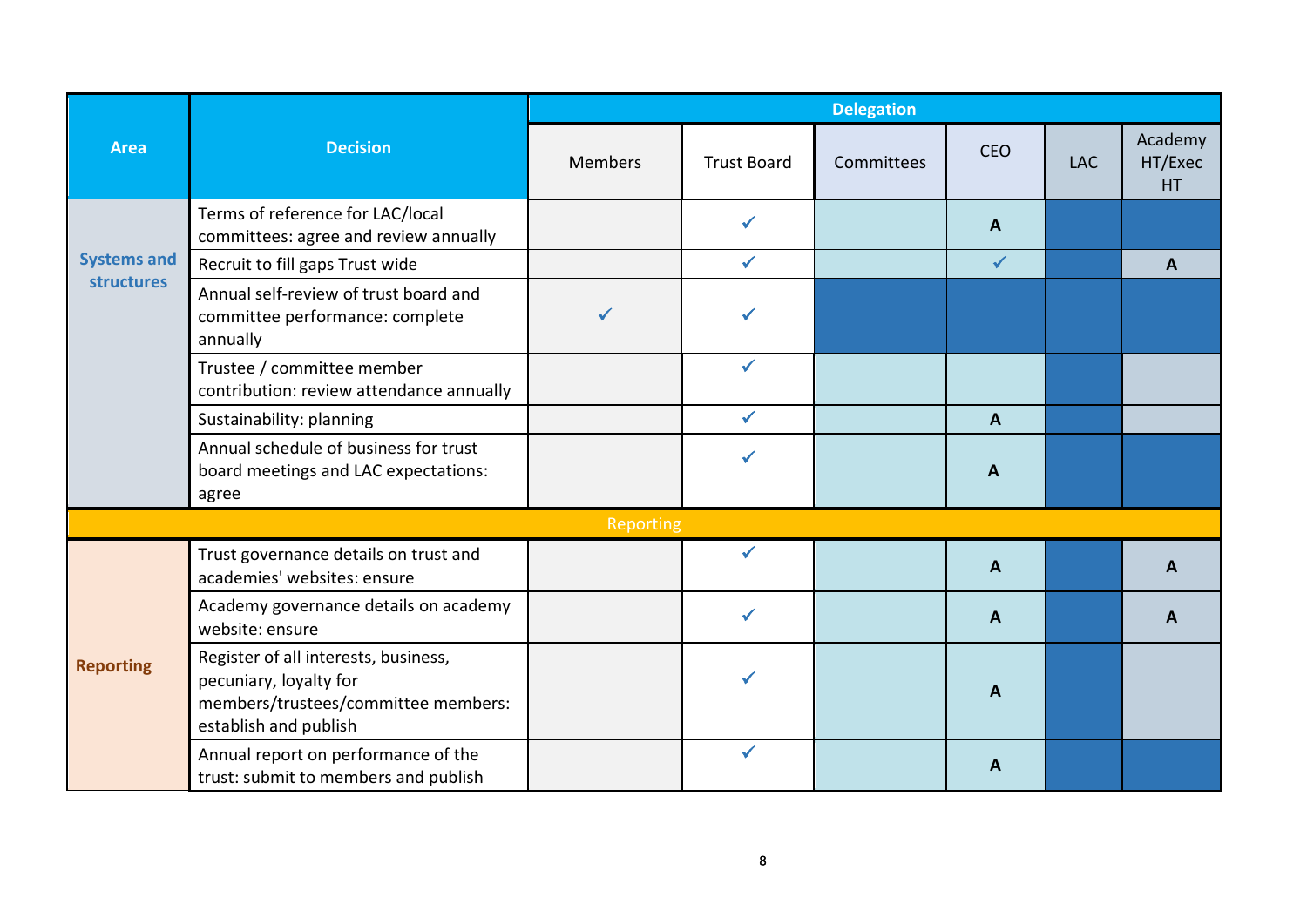|             |                                                                                                                                                                                                                     | <b>Delegation</b> |                    |                                                                       |            |            |                           |  |  |
|-------------|---------------------------------------------------------------------------------------------------------------------------------------------------------------------------------------------------------------------|-------------------|--------------------|-----------------------------------------------------------------------|------------|------------|---------------------------|--|--|
| <b>Area</b> | <b>Decision</b>                                                                                                                                                                                                     | <b>Members</b>    | <b>Trust Board</b> | Committees                                                            | <b>CEO</b> | <b>LAC</b> | Academy<br>HT/Exec<br>HT. |  |  |
|             | Approve annual report and accounts<br>including accounting policies, signed<br>statement on regularity, propriety and<br>compliance, incorporating governance<br>statement demonstrating value for<br>money: submit |                   |                    | <b>Audit, Risk</b><br>and Finance<br><b>Committee</b><br>$\mathbf{A}$ | A          |            |                           |  |  |
|             | Receive annual report and accounts                                                                                                                                                                                  |                   |                    |                                                                       |            |            |                           |  |  |
|             | Ensure the Objects of the Trust are<br>fulfilled                                                                                                                                                                    |                   | A                  |                                                                       | A          |            |                           |  |  |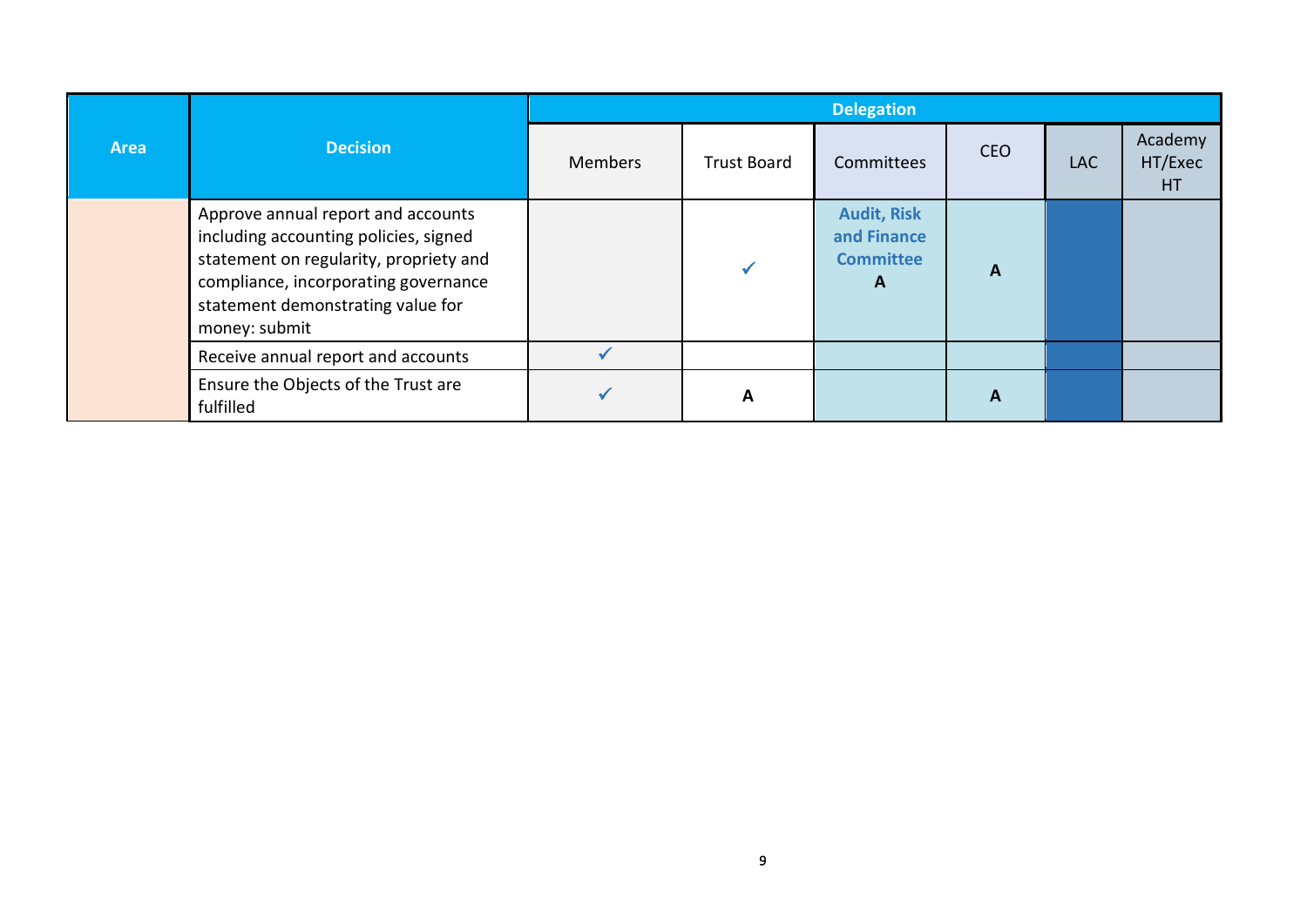|                        | <b>Decision</b>                                                                                                                                                                                                                                                                                                                                                                                                                                    |                        |                    | <b>Delegation</b>                                          |                  |            |                                 |  |  |  |  |
|------------------------|----------------------------------------------------------------------------------------------------------------------------------------------------------------------------------------------------------------------------------------------------------------------------------------------------------------------------------------------------------------------------------------------------------------------------------------------------|------------------------|--------------------|------------------------------------------------------------|------------------|------------|---------------------------------|--|--|--|--|
| <b>Area</b>            |                                                                                                                                                                                                                                                                                                                                                                                                                                                    | Members                | <b>Trust Board</b> | Committees                                                 | <b>CEO</b>       | <b>LAC</b> | Academy<br>HT/Exec<br><b>HT</b> |  |  |  |  |
|                        |                                                                                                                                                                                                                                                                                                                                                                                                                                                    | <b>Being Strategic</b> |                    |                                                            |                  |            |                                 |  |  |  |  |
| <b>Being Strategic</b> | Determine trust wide policies which reflect<br>the trust's ethos and values (facilitating<br>discussions with unions where appropriate)<br>including: admissions; SEND; safeguarding and<br>child protection, charging and remissions;<br>complaints; expenses; health and safety,<br>premises management; data protection and<br>Freedom of Information; staffing policies<br>including capability, discipline, conduct and<br>grievance: approve |                        |                    |                                                            | $\mathbf{A}$     |            |                                 |  |  |  |  |
|                        | Determine school level policies which reflect<br>the school's ethos and values to include e.g.<br>curriculum; behaviour: approve                                                                                                                                                                                                                                                                                                                   |                        |                    |                                                            |                  |            | A                               |  |  |  |  |
|                        | Central spend / top slice: agree                                                                                                                                                                                                                                                                                                                                                                                                                   |                        | $\checkmark$       |                                                            | A                |            |                                 |  |  |  |  |
|                        | To appoint internal and external auditors for<br>the Trust                                                                                                                                                                                                                                                                                                                                                                                         |                        | A                  | <b>Audit, Risk</b><br>and Finance<br><b>Committee</b><br>A | $\mathbf{A}$     |            |                                 |  |  |  |  |
|                        | To appoint bankers and agree banking<br>arrangements and signatories for the Trust                                                                                                                                                                                                                                                                                                                                                                 |                        | $\checkmark$       |                                                            | $\boldsymbol{A}$ |            |                                 |  |  |  |  |
|                        | To ensure appropriate insurance<br>arrangements for all academies in the Trust                                                                                                                                                                                                                                                                                                                                                                     |                        |                    |                                                            | A                |            |                                 |  |  |  |  |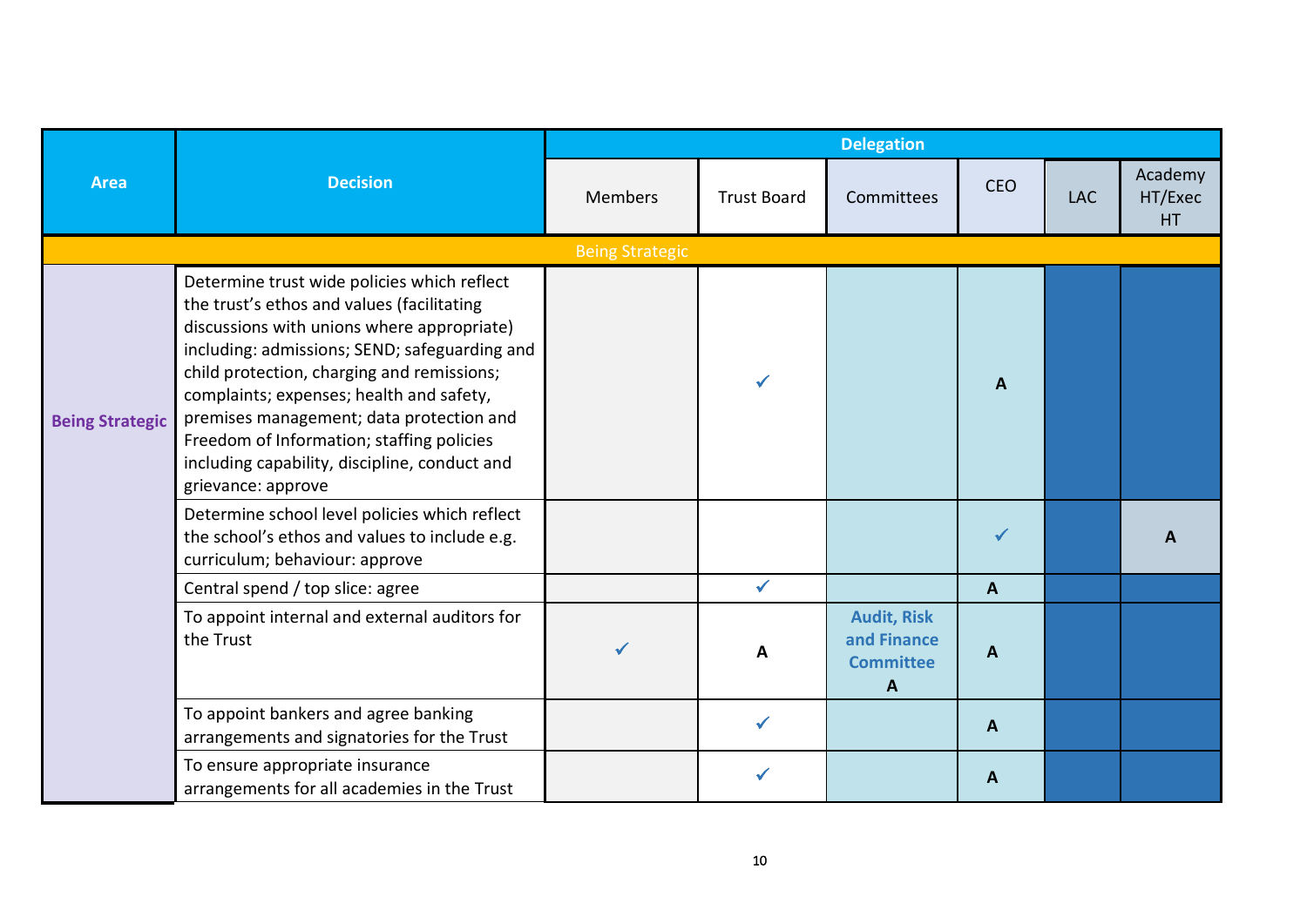|                        | <b>Decision</b>                                                                                                                                                                                                | <b>Delegation</b>                   |                    |                                                            |              |            |                                 |  |
|------------------------|----------------------------------------------------------------------------------------------------------------------------------------------------------------------------------------------------------------|-------------------------------------|--------------------|------------------------------------------------------------|--------------|------------|---------------------------------|--|
| <b>Area</b>            |                                                                                                                                                                                                                | <b>Members</b>                      | <b>Trust Board</b> | Committees                                                 | <b>CEO</b>   | <b>LAC</b> | Academy<br>HT/Exec<br><b>HT</b> |  |
| <b>Being Strategic</b> | Management of risk: establish register, review<br>and monitor                                                                                                                                                  |                                     |                    | $\checkmark$                                               | A            |            | A                               |  |
|                        | Engagement with stakeholders                                                                                                                                                                                   | $\checkmark$                        | $\checkmark$       |                                                            | $\checkmark$ |            | $\checkmark$                    |  |
|                        | Trust's strategic plan including vision and<br>strategy, agreeing key priorities and key<br>performance indicators (KPIs) against which<br>progress towards achieving the vision can be<br>measured: determine |                                     |                    |                                                            | A            |            |                                 |  |
|                        | Academy's vision and strategy, agreeing key<br>priorities and key performance indicators<br>(KPIs) against which progress towards<br>achieving the vision can be measured:<br>determine                        |                                     |                    |                                                            |              |            |                                 |  |
|                        | Academy improvement plans and targets<br>agreed                                                                                                                                                                |                                     |                    |                                                            | $\checkmark$ |            |                                 |  |
|                        | Chief Executive Officer: Appoint, dismiss and<br>disciplinary action                                                                                                                                           | $\checkmark$<br><b>Appeal Panel</b> |                    |                                                            |              |            |                                 |  |
|                        | Academy Head Teacher: Appoint, dismiss and<br>disciplinary action                                                                                                                                              |                                     |                    |                                                            | A            |            |                                 |  |
|                        | To formally approve the annual budget of the<br>Trust and each academy in line with EFA<br>deadlines and in consultation with LAC                                                                              |                                     |                    | <b>Audit, Risk</b><br>and Finance<br><b>Committee</b><br>A | A            |            | А                               |  |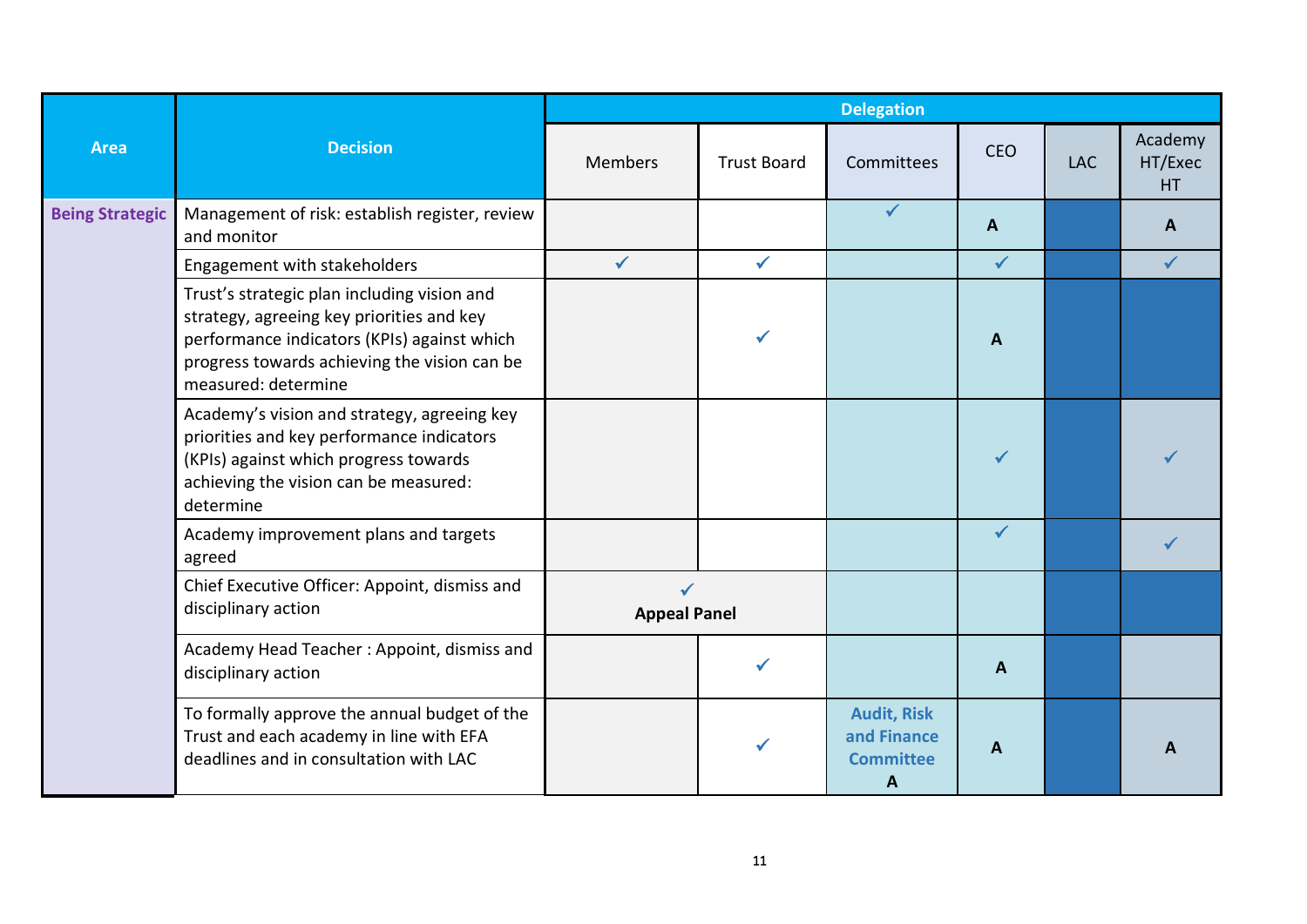|                                               |                                                                                                                  | <b>Delegation</b>                         |                    |                                       |                                 |            |                                 |  |
|-----------------------------------------------|------------------------------------------------------------------------------------------------------------------|-------------------------------------------|--------------------|---------------------------------------|---------------------------------|------------|---------------------------------|--|
| <b>Area</b>                                   | <b>Decision</b>                                                                                                  | <b>Members</b>                            | <b>Trust Board</b> | Committees                            | <b>CEO</b>                      | <b>LAC</b> | Academy<br>HT/Exec<br><b>HT</b> |  |
|                                               | Trust's staffing structure: agree                                                                                |                                           | $\checkmark$       |                                       | $\mathbf{A}$                    |            |                                 |  |
|                                               | Academy's staffing structure: agree                                                                              |                                           |                    |                                       | $\checkmark$<br><b>Sign off</b> |            |                                 |  |
|                                               |                                                                                                                  | Curriculum quality and provision          |                    |                                       |                                 |            |                                 |  |
| <b>Curriculum</b><br>quality and<br>provision | Determine academy curriculum                                                                                     |                                           |                    |                                       |                                 |            |                                 |  |
|                                               | Ensure agreed curriculum is delivered                                                                            |                                           |                    |                                       | $\checkmark$                    |            |                                 |  |
|                                               | Responsible for quality of teaching                                                                              |                                           |                    |                                       | $\checkmark$                    |            |                                 |  |
|                                               | Changing term times, holiday patterns, length<br>of school/college day                                           |                                           | ✓                  |                                       | A                               |            |                                 |  |
|                                               |                                                                                                                  | Behaviour management and pupil well-being |                    |                                       |                                 |            |                                 |  |
|                                               | Establish trust behaviour policy including<br>responsibility for exclusions                                      |                                           |                    |                                       | $\mathbf{A}$                    |            |                                 |  |
| <b>Behaviour</b>                              | Discipline Committee decisions about<br>permanent exclusions                                                     |                                           |                    | <b>Discipline</b><br><b>Committee</b> |                                 |            | A                               |  |
| management<br>and pupil well-<br>being        | Monitor effectiveness of behaviour code and<br>policy                                                            |                                           |                    | <b>Standards</b><br><b>Committee</b>  | $\checkmark$                    |            |                                 |  |
|                                               | Determine trust's anti-bullying policy<br>including implementation and reporting<br>requirements in each academy |                                           | ✔                  |                                       |                                 |            |                                 |  |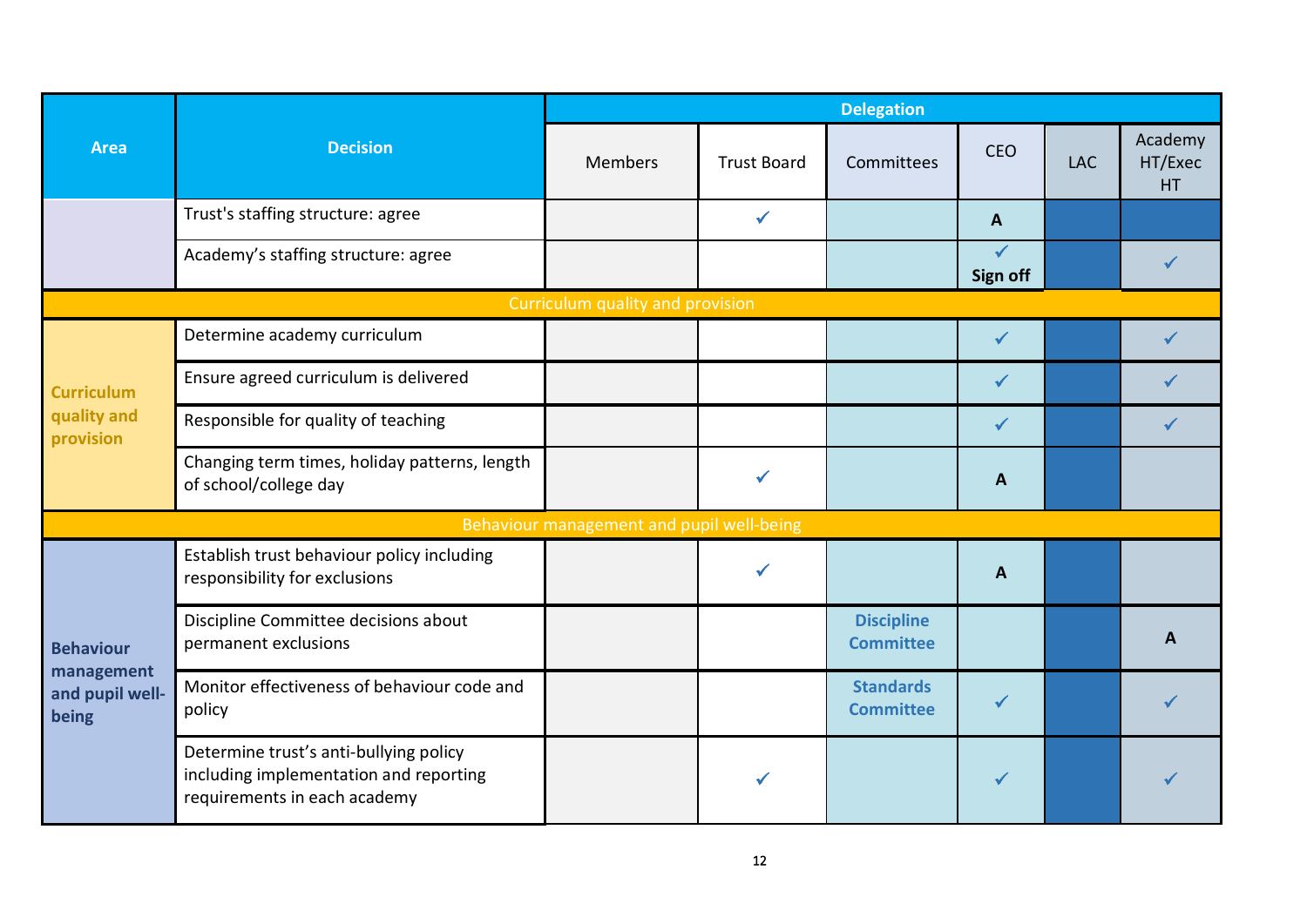|                                                                               |                                                                                                                        | <b>Delegation</b>                              |                    |                                                       |              |            |                                 |  |
|-------------------------------------------------------------------------------|------------------------------------------------------------------------------------------------------------------------|------------------------------------------------|--------------------|-------------------------------------------------------|--------------|------------|---------------------------------|--|
| <b>Area</b>                                                                   | <b>Decision</b>                                                                                                        | <b>Members</b>                                 | <b>Trust Board</b> | Committees                                            | <b>CEO</b>   | <b>LAC</b> | Academy<br>HT/Exec<br><b>HT</b> |  |
|                                                                               | Set annual academy attendance targets and<br>monitor performance against targets.                                      |                                                | ✓                  | <b>Standards</b><br><b>Committee</b><br>$\mathbf{A}$  | ✔            |            |                                 |  |
|                                                                               |                                                                                                                        | Pupil performance progress and outcomes        |                    |                                                       |              |            |                                 |  |
| <b>Pupil</b><br>performance<br>progress and<br>outcomes inc.<br>pupil premium | Monitor performance against targets across<br>the trust including pupil premium annual plan                            |                                                |                    | <b>Standards</b><br><b>Committee</b>                  |              |            |                                 |  |
|                                                                               | Monitor performance against targets in each<br>academy, including whole school and<br>identified pupil/student groups. |                                                |                    | <b>Standards</b><br><b>Committee</b>                  |              |            |                                 |  |
|                                                                               | Annual review of academy/pupil outcomes                                                                                |                                                |                    | <b>Standards</b><br><b>Committee</b><br>A             |              |            |                                 |  |
|                                                                               |                                                                                                                        | <b>Admissions</b>                              |                    |                                                       |              |            |                                 |  |
| <b>Admissions</b>                                                             | Determine the trust's admissions policy.                                                                               |                                                |                    |                                                       | $\mathbf{A}$ |            |                                 |  |
|                                                                               | Manage independent admissions appeals                                                                                  |                                                |                    |                                                       | A            |            |                                 |  |
|                                                                               |                                                                                                                        | Information for parents and other stakeholders |                    |                                                       |              |            |                                 |  |
| Information<br>for parents<br>and other                                       | Ensure trust and academies are fully<br>compliant with web-site publication<br>requirements                            |                                                |                    | <b>Audit, Risk</b><br>and Finance<br><b>Committee</b> | $\checkmark$ |            |                                 |  |
| stakeholders                                                                  | Freedom of Information (FOI) requests                                                                                  |                                                |                    |                                                       | $\checkmark$ |            |                                 |  |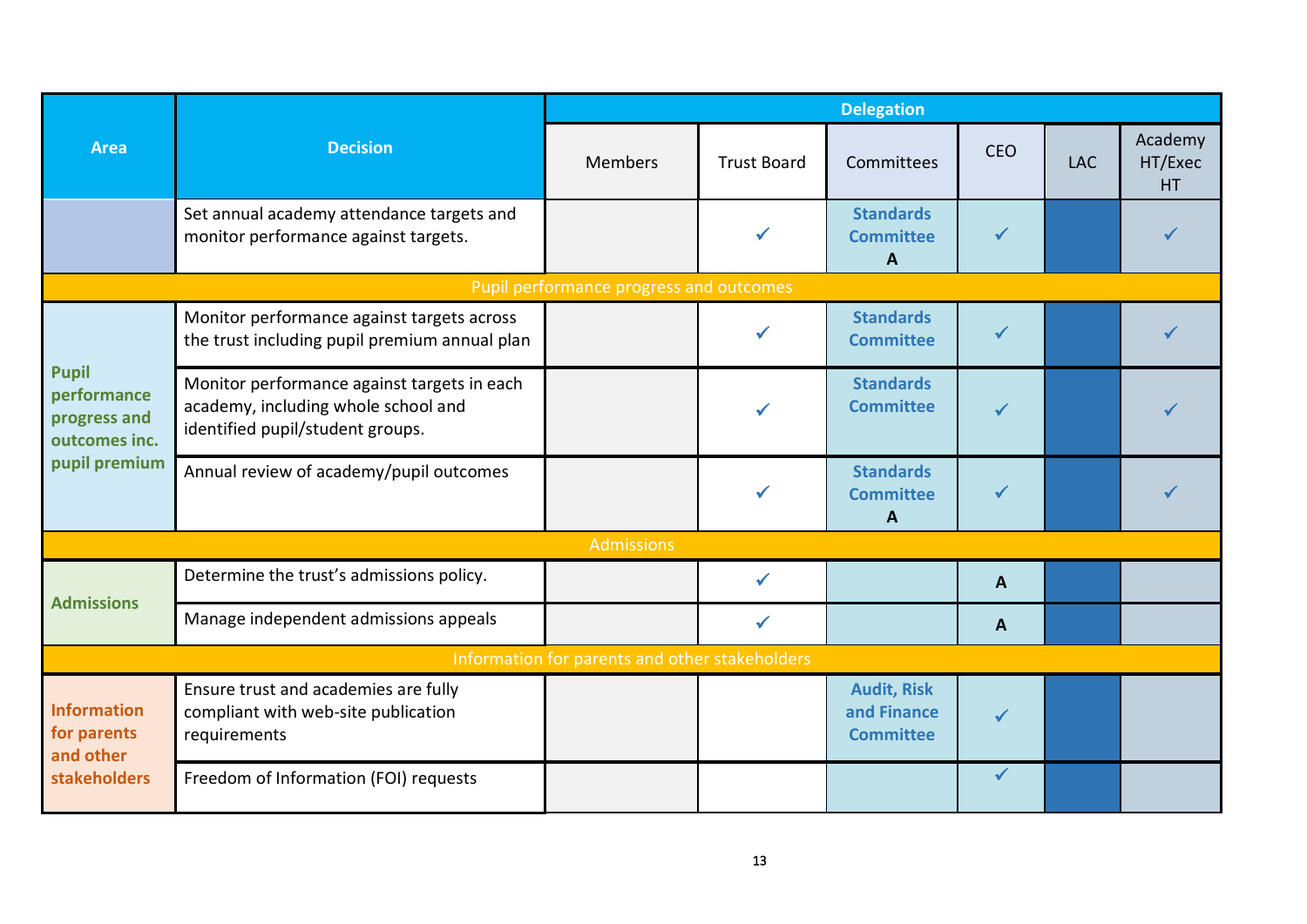|                                | <b>Decision</b>                                                                                                            | <b>Delegation</b>  |                    |                                                            |                |            |                                 |  |
|--------------------------------|----------------------------------------------------------------------------------------------------------------------------|--------------------|--------------------|------------------------------------------------------------|----------------|------------|---------------------------------|--|
| <b>Area</b><br><b>Policies</b> |                                                                                                                            | Members            | <b>Trust Board</b> | Committees                                                 | <b>CEO</b>     | <b>LAC</b> | Academy<br>HT/Exec<br><b>HT</b> |  |
|                                | Media requests/publicity                                                                                                   |                    |                    |                                                            | $\checkmark$   |            |                                 |  |
|                                | Reporting to parents                                                                                                       |                    |                    |                                                            |                |            |                                 |  |
|                                |                                                                                                                            | Policies           |                    |                                                            |                |            |                                 |  |
|                                | Approve SEND policy                                                                                                        |                    | ✓                  |                                                            | $\mathbf{A}$   |            |                                 |  |
|                                | Approve Safeguarding policy                                                                                                |                    |                    |                                                            | $\mathbf{A}$   |            |                                 |  |
|                                | Approve Human Resources (HR)policies and<br>procedures including all employment terms<br>and conditions                    |                    |                    |                                                            | $\overline{A}$ |            |                                 |  |
|                                | Approve Charging and remissions policy                                                                                     |                    | ✔                  |                                                            | $\mathbf{A}$   |            |                                 |  |
|                                | Approve Health and Safety (H&S) policy                                                                                     |                    | ✓                  |                                                            | $\mathbf{A}$   |            |                                 |  |
|                                | Ensure compliance with approved policies and<br>report on compliance to the Trustees.                                      |                    |                    |                                                            | $\checkmark$   |            |                                 |  |
|                                |                                                                                                                            | Holding to account |                    |                                                            |                |            |                                 |  |
| <b>Holding to</b><br>account   | Auditing and reporting arrangements for<br>matters of compliance (e.g. safeguarding,<br>H&S, employment, financial): agree |                    |                    | <b>Audit, Risk</b><br>and Finance<br><b>Committee</b><br>A | $\checkmark$   |            |                                 |  |
|                                | Reporting arrangements for progress on key<br>priorities: agree                                                            |                    |                    |                                                            |                |            |                                 |  |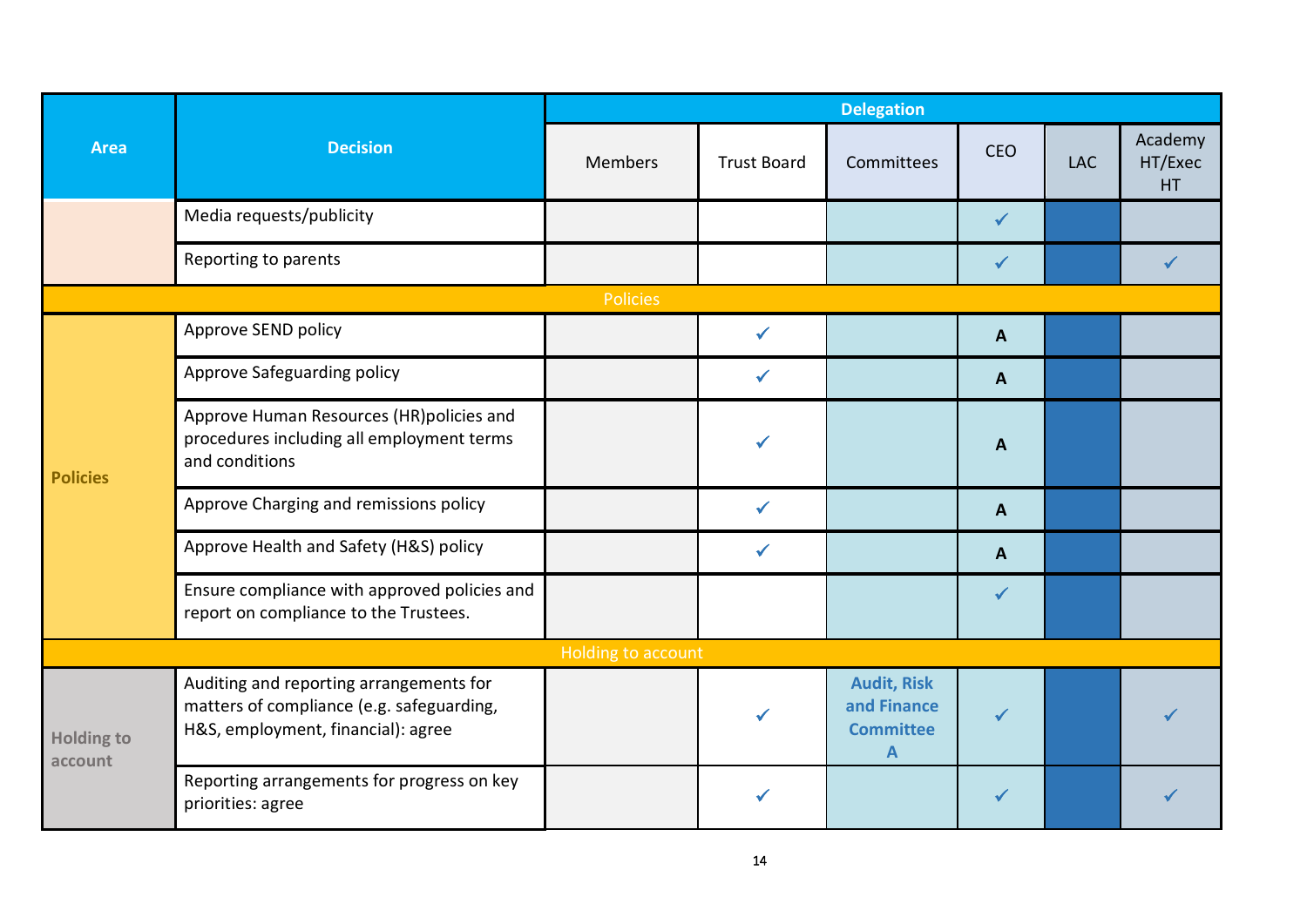|                                                        |                                                                                                                   | <b>Delegation</b>                 |                    |                                                            |            |            |                           |  |
|--------------------------------------------------------|-------------------------------------------------------------------------------------------------------------------|-----------------------------------|--------------------|------------------------------------------------------------|------------|------------|---------------------------|--|
| <b>Area</b><br><b>Ensuring</b><br>financial<br>probity | <b>Decision</b>                                                                                                   | <b>Members</b>                    | <b>Trust Board</b> | Committees                                                 | <b>CEO</b> | <b>LAC</b> | Academy<br>HT/Exec<br>HT. |  |
|                                                        | Performance management of the Chief<br>Executive Officer: undertake                                               |                                   |                    |                                                            |            |            |                           |  |
|                                                        | Performance management of academy<br>Headteacher: undertake                                                       |                                   |                    |                                                            |            |            |                           |  |
|                                                        | Trustee monitoring: agree arrangements                                                                            |                                   | $\checkmark$       |                                                            | A          |            |                           |  |
|                                                        |                                                                                                                   | <b>Ensuring financial probity</b> |                    |                                                            |            |            |                           |  |
|                                                        | Director of Finance, Resources and Operations for<br>delivery of trusts detailed accounting processes:<br>appoint |                                   |                    |                                                            |            |            |                           |  |
|                                                        | To ensure compliance with the provisions of the<br>funding agreements including the Academies<br>Handbook         |                                   |                    | <b>Audit, Risk</b><br>and Finance<br><b>Committee</b>      | A          |            |                           |  |
|                                                        | To establish and approve the Trust's financial and<br>procurement procedures and policies                         |                                   |                    | <b>Audit, Risk</b><br>and Finance<br><b>Committee</b><br>A | A          |            |                           |  |
|                                                        | Agree Trust's scheme of financial delegation:<br>establish and review                                             |                                   | $\checkmark$       |                                                            | A          |            |                           |  |
|                                                        | Internal and External auditors' report: receive and<br>respond                                                    |                                   |                    | <b>Audit, Risk</b><br>and Finance<br><b>Committee</b>      | A          |            |                           |  |